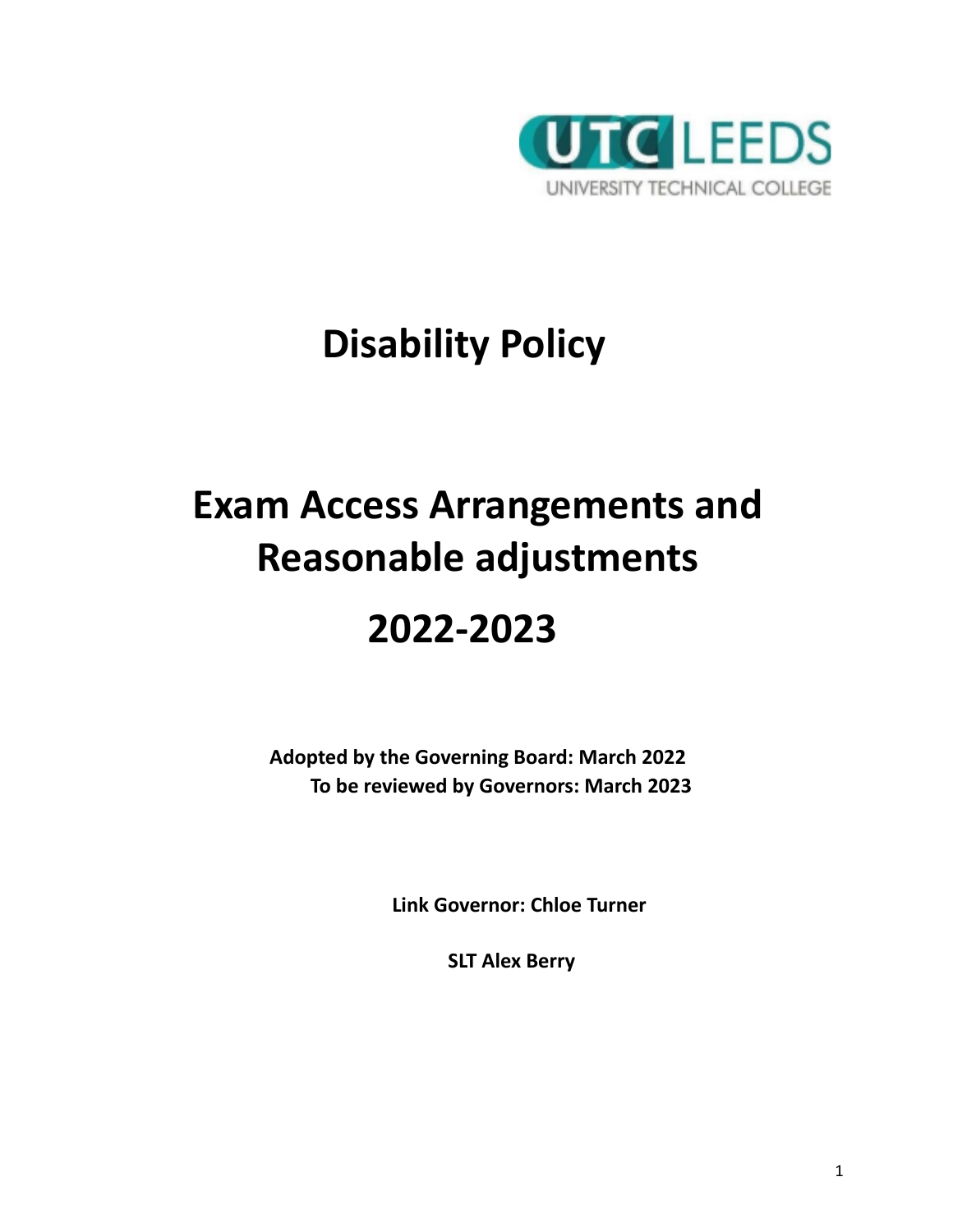## **Contents**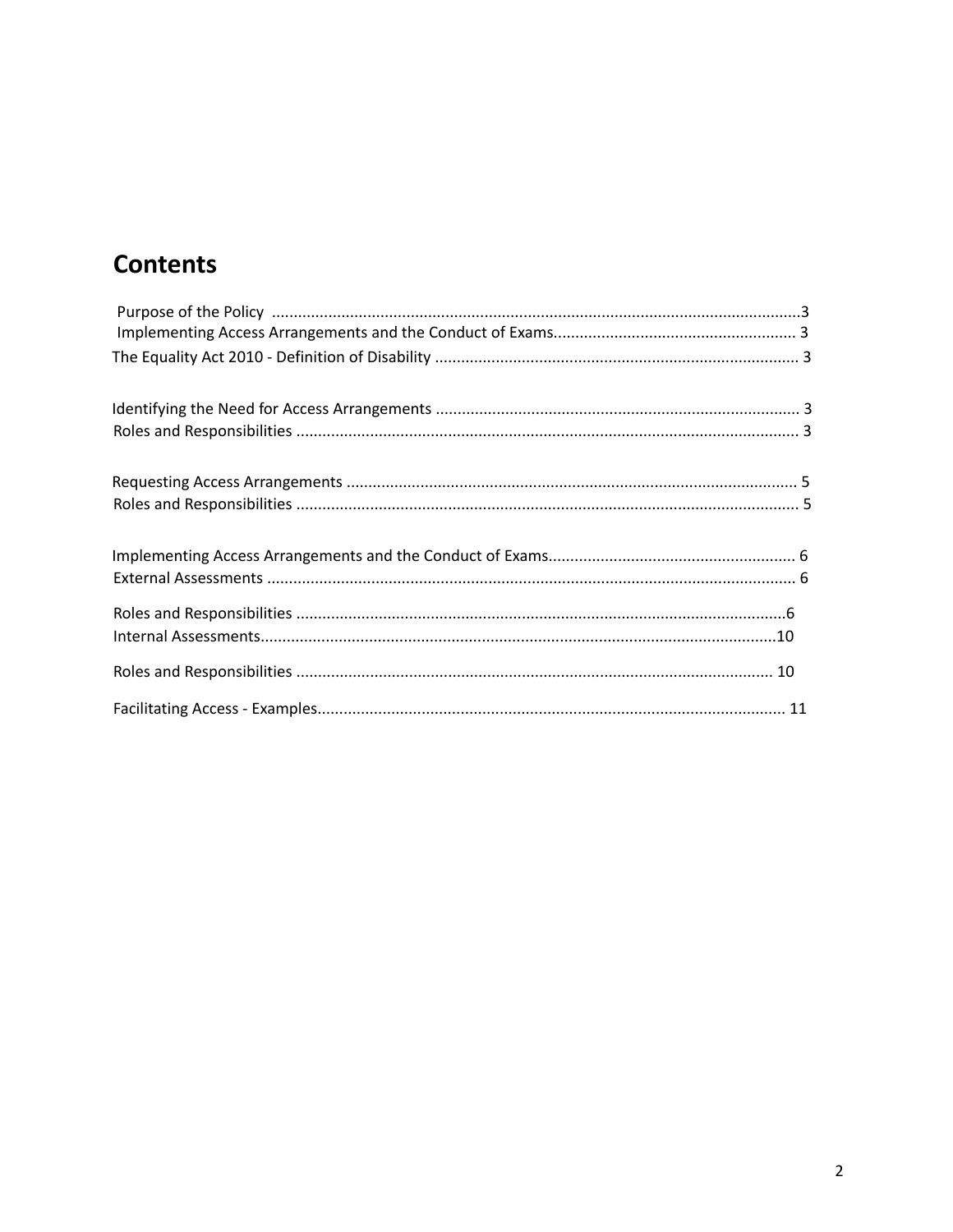## **Purpose of the Policy**

This document is provided as an exams-specific the centre:

"Recognises its duties towards disabled candidates as defined under the terms of the Equality Act 2010†. *This must include a duty to explore and provide access to suitable courses, submit applications for reasonable adjustments and make reasonable adjustments to the service the centre provides to disabled c*nsures an appropriately qualified assessor(s) is appointed and that evidence of the qualification(s) of the person(s) appointed is held on file.

∙ Defines and documents roles, responsibilities and processes in identifying, requesting and implementing access arrangements (Access Arrangements Policy).

## **Senior Leaders**

∙ Are familiar with the entire contents of the annually updated JCQ publications including GR and

AARA. ∙ Support the SENCo in determining the need for and implementing access arrangements.

## **Special Educational Needs Co-ordinator (SENCo)**

∙ Has full knowledge and understanding of the contents, refers to and directs relevant centre staff to the annually updated JCQ publication AARA.

∙ Ensures the assessment process is administered in accordance with the regulations.

∙ Leads on the access arrangements process to facilitate access for candidates.

∙ If not the appropriately qualified assessor, works with the person/persons appointed, on all matters relating to assessing candidates and the administration of the assessment process.

∙ Ensures that all assessments carried out and arrangements put in place comply with JCQ and awarding body regulations and guidance.

∙ Ensures arrangements put in place for exams/assessments reflect a candidate's normal way of working within the centre.

∙ Ensures the need for access arrangements for a candidate will be considered on a subject by subject basis.

∙ Presents when requested by a JCQ Centre Inspector, evidence of the assessor's qualification.

∙ Works with teaching staff, relevant support staff and the Exams Officer to ensure centre delegated and awarding body approved access arrangements are put in place for candidates taking internal and external exams/assessments.

∙ Provides appropriate evidence to confirm the need(s) of a candidate.

∙ Completes appropriate documentation as required by the regulations of JCQ and the awarding body.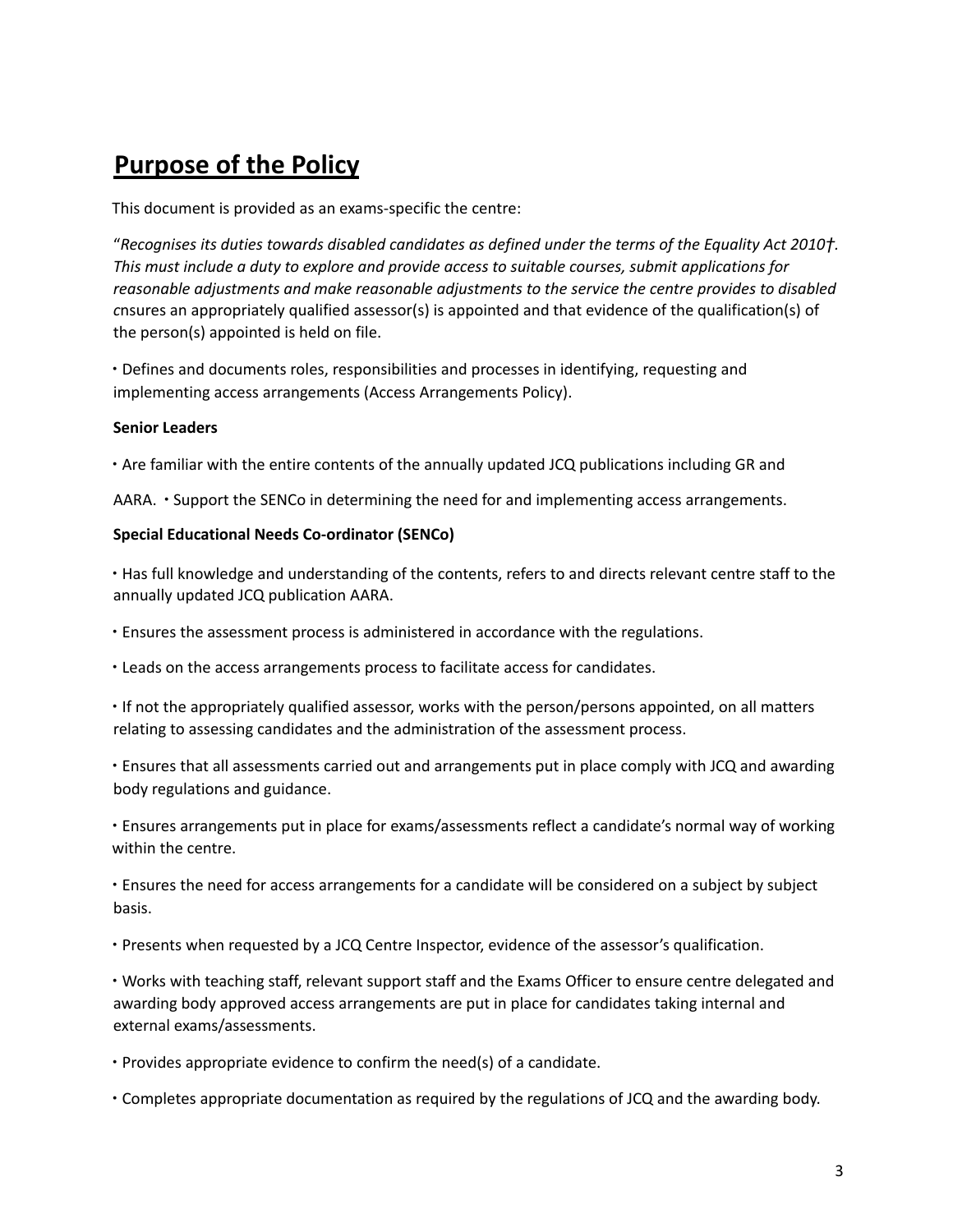## **Teaching Staff**

∙ Inform the SENCo of any support that might be needed by a candidate.

∙ Ensures arrangements put in place for exams/assessments reflect a candidate's normal way of working within the centre.

∙ Provide information to e*andidates*.

†*or any legislation in a relevant jurisdiction other than England and Wales which has an equivalent purpose and effect"*

[Quote taken directly from chapter 5.4 of the current JCQ publication General Regulations for Approved Centres]

This publication is further referred to in this policy as GR.

This policy details how the centre facilitates access to exams and assessments for disabled candidates, as defined under the terms of the Equality Act 2010, by outlining staff roles and responsibilities in relation to:

- ∙ identifying the need for appropriate arrangements, reasonable adjustments and/or adaptations (referred to in this policy as 'access arrangements');
- ∙ requesting access arrangements;
- ∙ implementing access arrangements and the conduct of exams.

## **The Equality Act 2010 - Definition of Disability**

A definition is provided on page 4 of the current JCQ publication: Adjustments for Candidates with Disabilities and Learning Difficulties Access Arrangements and Reasonable Adjustments 2021-22 This publication is further referred to in this policy as AARA.

## **Identifying the Need for Access Arrangements**

### **Roles and Responsibilities**

### **Head of Centre**

∙ Is familiar with the entire contents, refers to and directs relevant centre staff to the annually updated JCQ publications including GR and AARA.

∙ Ensures the quality of the access arrangements process within the centre.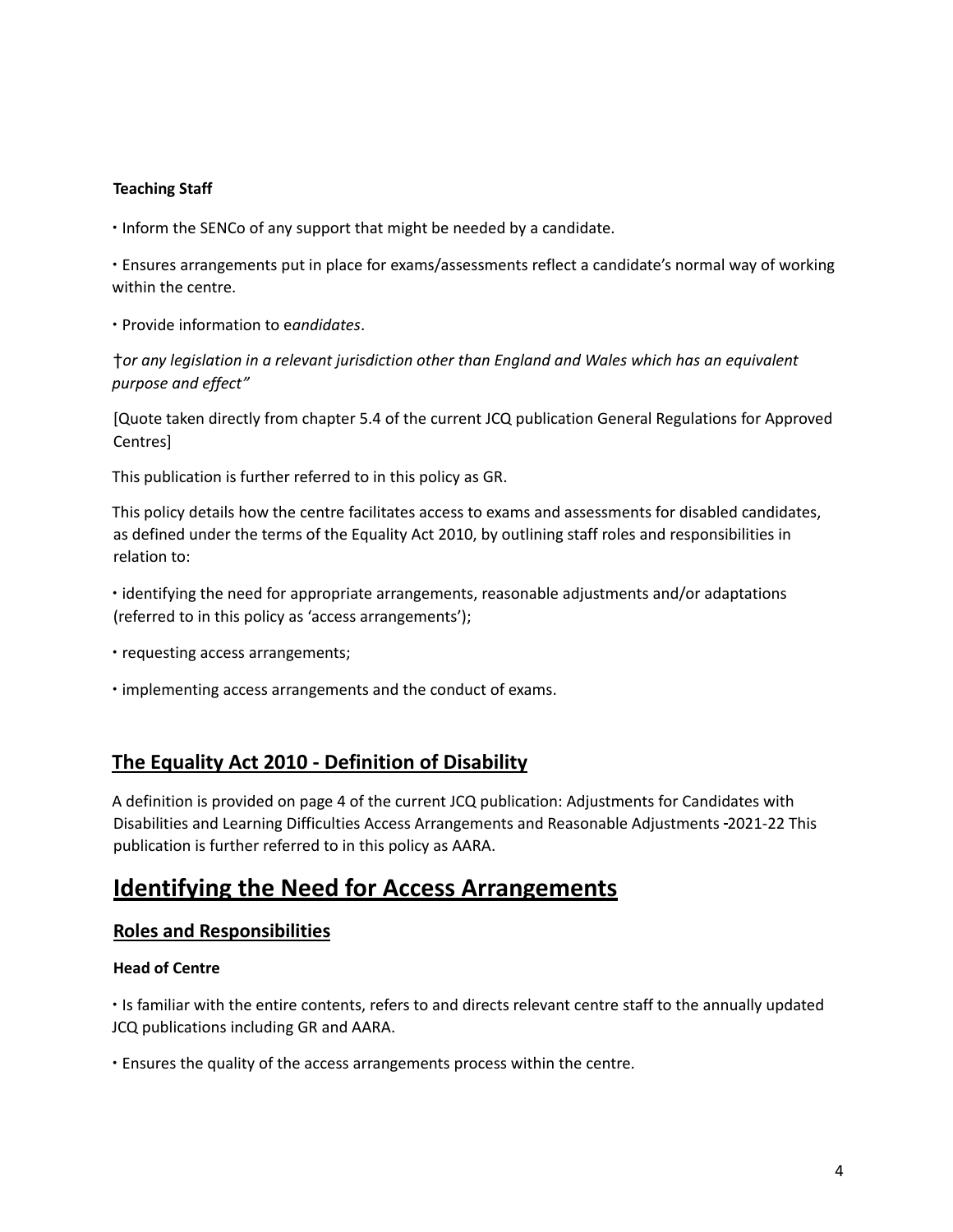∙ Ensures staff roles, responsibilities and processes in identifying, requesting and implementing access arrangements are clearly defined and documented.

- ∙ Ensures a policy demonstrating the centre's compliance with relevant legislation is in place.
- ∙ Evidence the normal way of working of a candidate.

## **Assessor of Candidates with Learning Difficulties**

(An assessor of candidates with learning difficulties will be an appropriately qualified access arrangements assessor/psychologist/specialist assessor).

- ∙ Has a detailed understanding of the current JCQ publication AARA.
- ∙ Conducts appropriate assessments to identify the need(s) of a candidate.

## **Requesting Access Arrangements**

## **Roles and Responsibilities**

### **Special Educational Needs Coordinator (SENCo)**

∙ Determines in conjunction with the Exams Officer if the arrangements identified for a candidate require prior approval from the awarding body before the arrangements are put in place or if approval is centre-delegated.

∙ Follows guidance in AARA Chapter 8 to process approval applications for access arrangements for GCSE and GCE qualifications.

∙ Ensures appropriate and required evidence is held on file to confirm validation responses in AAO including the completion of JCQ Form 8, where required, and a body of evidence to substantiate the candidate's normal way of working within the centre.

∙ Makes an awarding body referral through AAO where the initial application for approval may not be approved by AAO, where it is deemed by the centre that the candidate does meet the criteria for the arrangement(s).

∙ In conjunction with the Exams Officer ensures that arrangements, and approval where required, are in place before a candidate takes his/her first exam or assessment (which is externally assessed or internally assessed/externally moderated).

∙ In conjunction with the Exams Officer ensures that where approval is required that this is applied for by the awarding body deadline.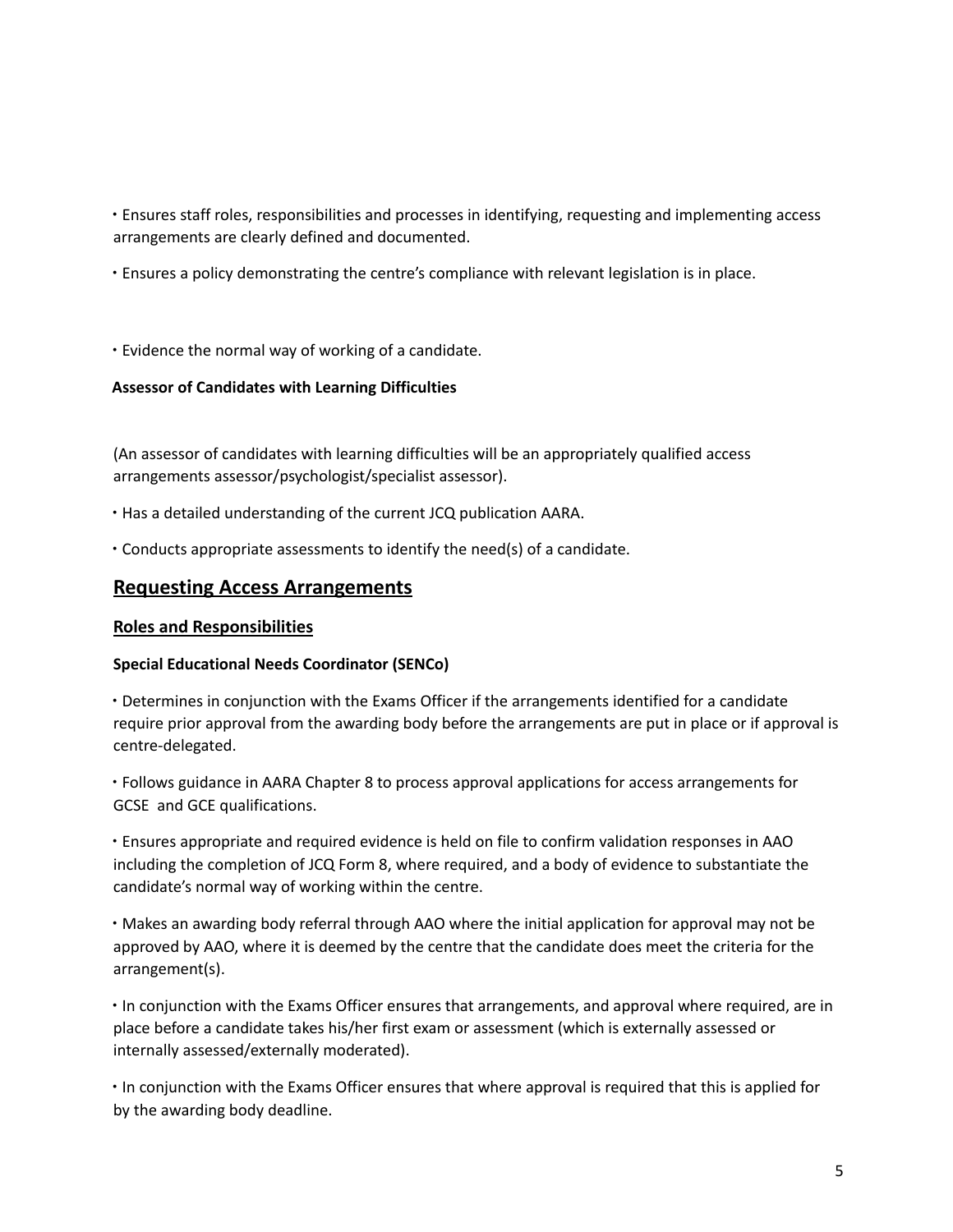∙ Liaises with teaching staff regarding any appropriate modified paper requirements for candidates.

## **Exams Officer**

∙ Is familiar with the entire contents of the annually updated JCQ publication GR and is aware of information contained in AARA where this may be relevant to the EO role.

∙ In conjunction with the SENCo follows guidance AARA Chapter 8 to process approval applications for access arrangements for GCSE and GCE qualifications.

∙ Applies for approval where this is required, through 'Access Arrangements Online (AAO)', or through the awarding body where qualifications sit outside the scope of AAO.

∙ Ensures appropriate and required evidence is held on file to confirm validation responses in AAO including the completion of JCQ Form 8, where required, and a body of evidence to substantiate the candidate's normal way of working within the centre.

∙ Confirms by ticking the 'Confirmation' box prior to submitting the application for approval that the 'malpractice consequence statement' has been read and accepted.

∙ Ensures that arrangements, and approval where required, are in place before a candidate takes his/her first exam or assessment (which is externally assessed or internally assessed/externally moderated).

∙ Ensures that where approval is required that this is applied for by the awarding body deadline. ∙ Maintains a file for each candidate that will include:

∙ completed JCQ/awarding body application forms and evidence forms.

∙ appropriate evidence to support the need for the arrangement where required.

∙ appropriate evidence to support normal way of working within the centre.

∙ in addition, for GCSE and GCE qualifications (where approval is required), a print out of the AAO approval and a signed data protection notice (which provides candidate consent to their personal details being shared).

∙ Presents the files when requested by a JCQ Centre Inspector.

∙ Liaises with teaching staff regarding any appropriate modified paper requirements for candidates. ∙ Liaises with the SENCo to ensure AAO approval is in place for early opening of papers where this may be required where the centre is permitted to modify a timetabled written component exam paper (copy on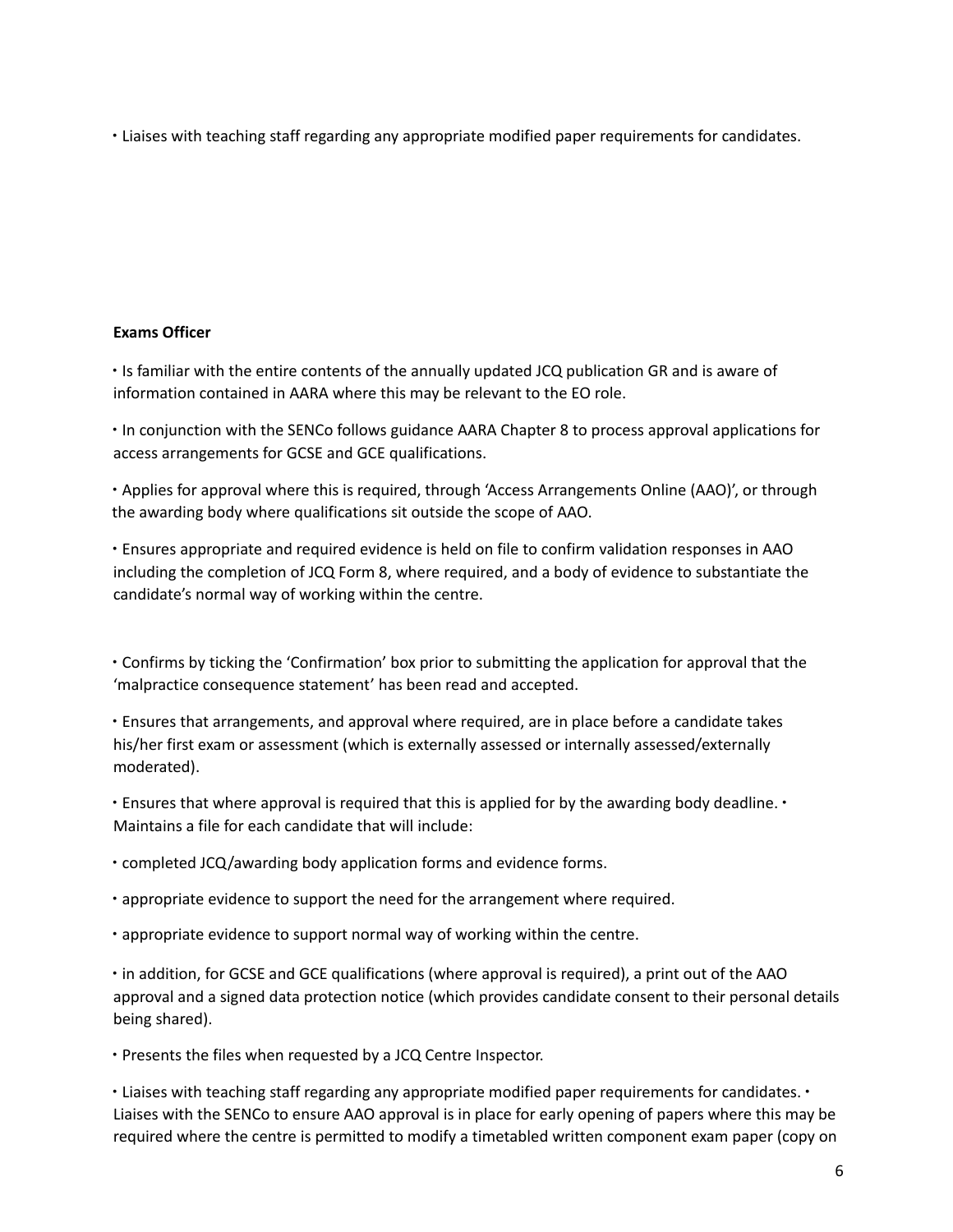coloured paper, enlarge to A3 or copy to single sided print).

∙ Following the appropriate process (AAO for GCE and GCSE; JCQ Form 7 or Form VQ/EA), orders published modified papers, by the awarding body's deadline for the exam series, where these may be required for a candidate.

## **Implementing Access Arrangements and the Conduct of Exams**

## **External Assessments**

These are assessments which are normally set and marked/examined by an awarding body which must be conducted according to awarding body instructions and/or the JCQ publication 'Instructions for Conducting Examinations' (ICE).

## **Roles and Responsibilities**

## **Head of Centre**

∙ Supports the SENCo, the Exams Officer and other relevant centre staff in ensuring appropriate arrangements, adjustments and adaptations are in place to facilitate access for disabled candidates to exams.

∙ Is familiar with the Checklist for Heads of Centre and Examination Officers – The Equality Act 2010 and Conduct of Examinations provided in the current ICE (page 44).

## **Senior Leadership Team (SLT)**

∙ Responsible for the centre's emergency evacuation procedures and the arrangements that may need to be in place for a candidate with a disability who may need assistance when an exam room is evacuated.

## **Special Educational Needs Co-ordinator (SENCo)**

∙ Ensures appropriate arrangements, adjustments and adaptations are in place to facilitate access for candidates where they are disabled within the meaning of the Equality Act (unless a temporary emergency arrangement is required at the time of an exam).

∙ Ensures that any arrangements put in place do not unfairly disadvantage or advantage disabled candidates.

∙ Liaises with the Exams Officer (EO) regarding facilitation and invigilation of access arrangement candidates in exams.

∙ Liaises with other relevant centre staff regarding the provision of appropriate rooming and equipment that may be required to facilitate access for disabled candidates to exams.

∙ Ensures facilitators supporting candidates are appropriately trained and understand the rules of the particular access arrangement(s).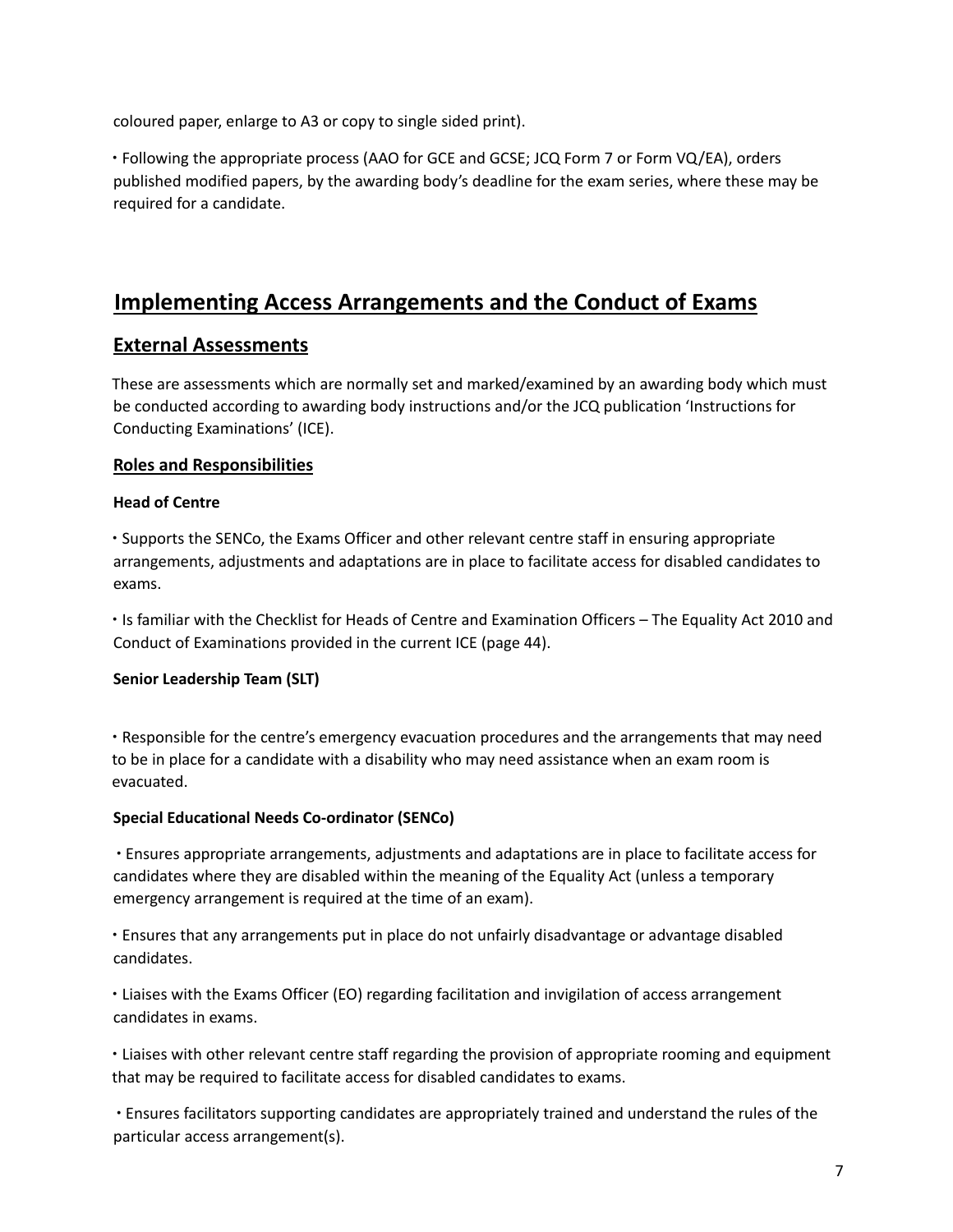∙ Ensures the facilitator is known by or introduced to the candidate prior to exams.

∙ Liaises with the EO to ensure that invigilators are made aware of the Equality Act 2010 and are trained in disability issues.

∙ Liaises with the EO where a facilitator may be required to support a candidate requiring an emergency (temporary) access arrangement at the time of exams.

∙ Liaises with the EO to ensure exam information (JCQ information for candidates documents, individual exam timetable etc.) is adapted where this may be required for a disabled candidate to access it.

### **Exams Officer**

∙ Is familiar with and follows the Checklist for Heads of Centre and Examination Officers – The Equality Act 2010 and Conduct of Examinations provided in the current ICE (page 44).

∙ Ensures a candidate is involved in any decisions about arrangements, adjustments and/or adaptations that may be put in place for him/her and ensures the candidate understands what will happen at exam time.

∙ Ensures exam information (JCQ information for candidates documents, individual exam timetable etc.) is adapted where this may be required for a disabled candidate to access it.

∙ Ensures that prior to any arrangements being put in place checks are made that arrangements do not impact on any assessment criteria/competence standards being tested.

∙ Ensures that any arrangements put in place do not unfairly disadvantage or advantage disabled candidates.

∙ Liaises with other relevant centre staff regarding the provision of appropriate rooming and equipment that may be required to facilitate access for disabled candidates to exams.

∙ Appoints appropriate centre staff as facilitators to support candidates (practical assistant, prompter, Oral Language Modifier, reader, scribe or Sign Language Interpreter).

∙ Ensures facilitators supporting candidates are appropriately trained and understand the rules of the particular access arrangement(s).

∙ Ensures the facilitator is known by or introduced to the candidate prior to exams.

∙ Ensures a facilitator acting as a prompter is aware of the appropriate way to prompt depending on the needs of the candidate.

∙ Ensures cover sheets, where these are required by the arrangement are completed as required by facilitators.

∙ Liaises with the SENCo and other relevant centre staff to ensure appropriate arrangements, adjustments and adaptations are in place to facilitate access for disabled candidates to exams.

∙ Liaises with the SENCo regarding the facilitation and invigilation of access arrangement candidates.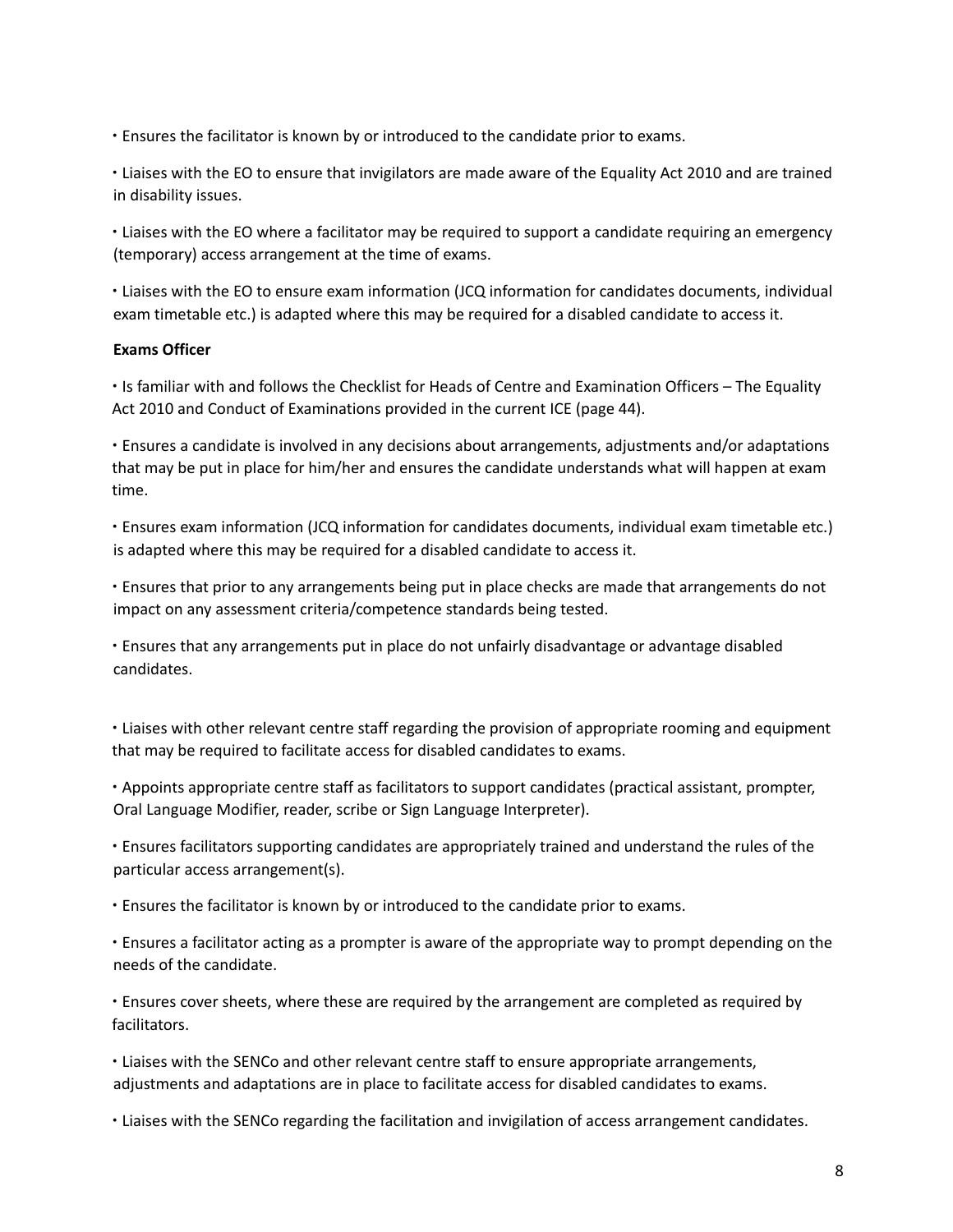∙ Liaises with the SENCo regarding rooming of access arrangement candidates.

∙ Liaises with the SENCo to ensure that invigilators are made aware of the Equality Act 2010 and are trained in disability issues.

∙ Ensures appropriate seating arrangements are in place where different arrangements may need to be made for a candidate to facilitate access to his/her exams.

∙ Ensures invigilators are briefed prior to each exam session of the arrangements in place for a disabled candidate in their exam room.

∙ Checks in advance of dated exams/assessments that modified paper orders have arrived (and if not will contact the awarding body to ensure that papers are available when required).

∙ Makes modifications that are permitted by the centre (a question paper copied onto coloured paper, an A4 to A3 enlarged paper or a paper printed on single sheets or where a question paper may need to be scanned into PDF format where a candidate is approved the use of a computer reader) that may be required and, where approved, opens the exam question paper-packet in the secure room no earlier than 90 minutes prior to the published start time of the exam.

∙ Understands that where permitted/approved, secure exam question paper packets may need to be opened early where preparation is required by the facilitator (Oral Language Modifier, Live Speaker, Sign Language Interpreter only).

∙ Ensures that the facilitator only has access to the papers one hour prior to the published start time of the exam.

∙ Provides cover sheets prior to the start of an exam where required for particular access arrangements and ensures that these have been fully completed before candidates' scripts are dispatched to examiners/markers.

∙ prints pre-populated cover sheets from AAO where this is required for GCSE and GCE qualifications.

∙ Has a process in place to deal with emergency (temporary) access arrangements as they arise at the time of exams in terms of rooming and invigilation.

∙ Liaises with the SENCo where a facilitator may be required to support a candidate requiring an emergency (temporary) access arrangement at the time of exams.

∙ Where required for emergency (temporary) access arrangements, applies for approval through AAO or through the awarding body where qualifications sit outside the scope of AAO.

## **Teaching Staff**

∙ Support the SENCo and the Exams Officer to ensure appropriate arrangements, adjustments and adaptations are in place to facilitate access for disabled candidates to exams.

∙ Ensures a candidate is involved in any decisions about arrangements, adjustments and/or adaptations that may be put in place for him/her and ensures the candidate understands what will happen at exam time.

∙ Ensures that prior to any arrangements being put in place checks are made that arrangements do not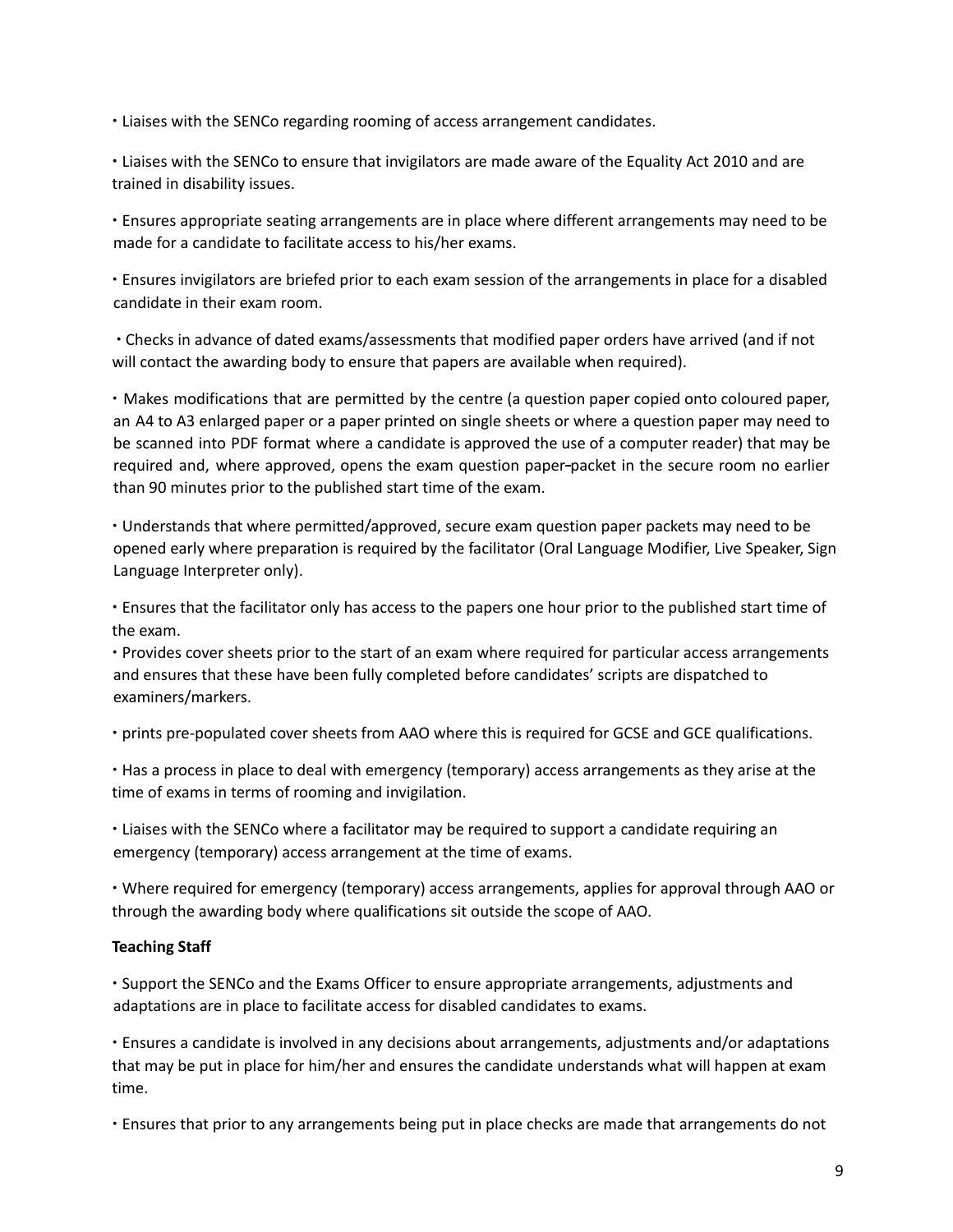impact on any assessment criteria/competence standards being tested.

∙ Ensures that any arrangements put in place do not unfairly disadvantage or advantage disabled candidates.

∙ Liaises with the Exams Officer (EO) regarding facilitation and invigilation of access arrangement candidates in exams.

∙ Ensures the facilitator is known by or introduced to the candidate prior to exams.

∙ Liaises with the EO where a facilitator may be required to support a candidate requiring an emergency (temporary) access arrangement at the time of exams.

∙ Liaises with the SENCo and other relevant centre staff to ensure appropriate arrangements, adjustments and adaptations are in place to facilitate access for disabled candidates to exams.

## **Teacher Responsible for Planning**

∙ Appoints appropriate centre staff as facilitators to support candidates (practical assistant, prompter, Oral Language Modifier, reader, scribe or Sign Language Interpreter).

∙ Liaises with the SENCo and other relevant centre staff to ensure appropriate arrangements, adjustments and adaptations are in place to facilitate access for disabled candidates to exams. Maintenance

∙ Responsible for rooms and non-specialist equipment (chairs, tables, clocks etc.) used for exams that may need to be adapted for a candidate.

∙ Responsible for IT or other specialist equipment that may need to be provided or adapted for a candidate.

## **Internal Assessments**

These are non-examination assessments (NEA) which are normally set by a centre/awarding body, marked and internally verified by the centre and moderated by the awarding body.

"*Externally marked and/or externally set practical examinations taken at different times across centres are classified as 'NEA'*."

[Quote taken from the JCQ publication Instructions for conducting non-examination assessments – Foreword, page 3]

## **Roles and Responsibilities**

## **Special Educational Needs Co-ordinator (SENCo)**

∙ Liaises with teaching staff to implement appropriate access arrangements for candidates.

∙ Ensures centre-delegated and awarding body approved arrangements are in place prior to a candidate taking his/her first formal supervised assessment.